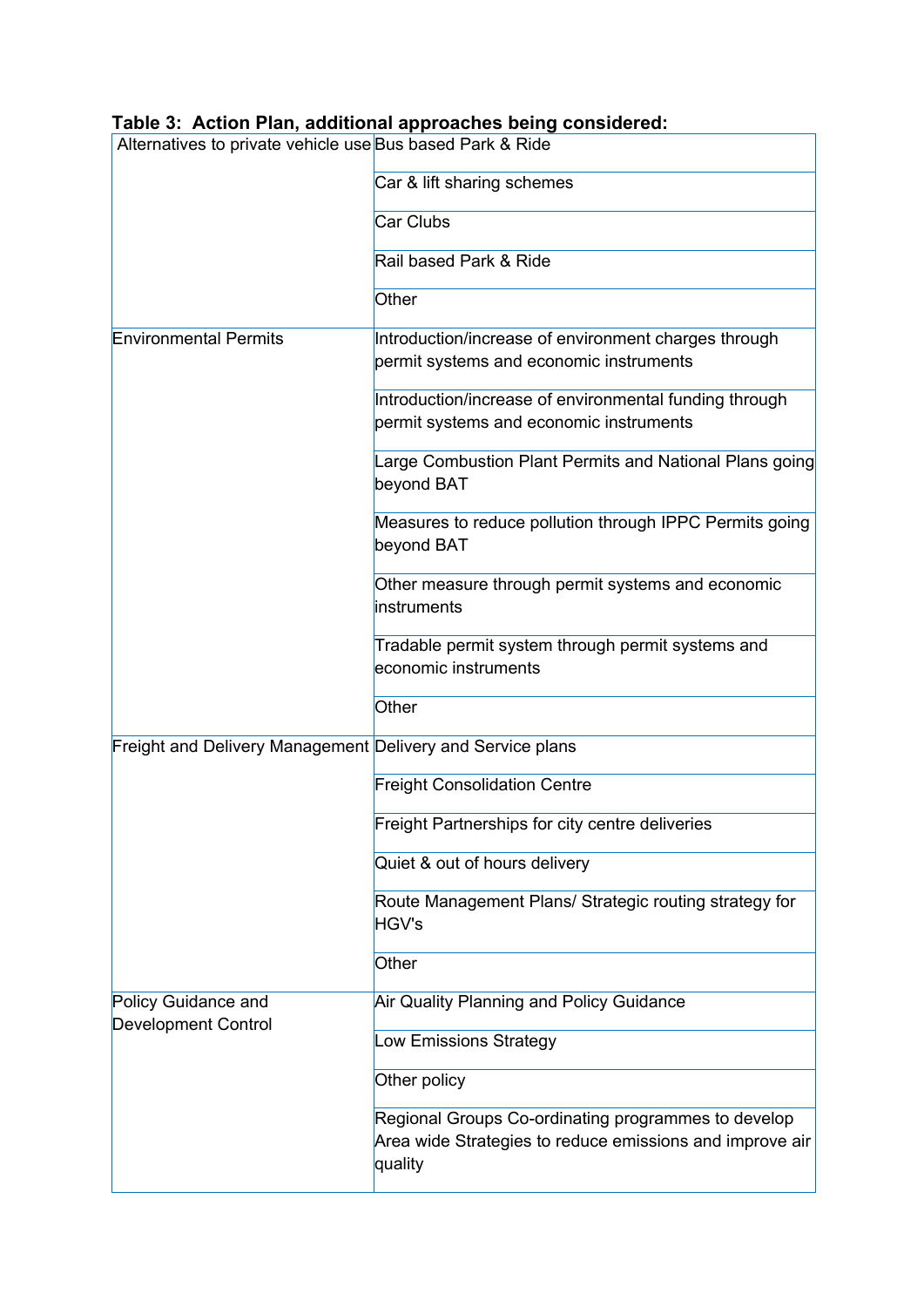|                                            | Sustainable Procurement Guidance                                                                                              |
|--------------------------------------------|-------------------------------------------------------------------------------------------------------------------------------|
| <b>Promoting Low Emission Plant</b>        | Emission control equipment for small and medium sized<br>stationary combustion sources / replacement of<br>combustion sources |
|                                            | Low Emission Fuels for stationary and mobile sources in<br><b>Public Procurement</b>                                          |
|                                            | Other measure for low emission fuels for stationary and<br>mobile sources                                                     |
|                                            | Public Procurement of stationary combustion sources                                                                           |
|                                            | Regulations for fuel quality for low emission fuels for<br>stationary and mobile sources                                      |
|                                            | Shift to installations using low emission fuels for stationary<br>and mobile sources                                          |
|                                            | <b>Other Policy</b>                                                                                                           |
| <b>Promoting Low Emission</b><br>Transport | Company Vehicle Procurement - Prioritising uptake of low<br>emission vehicles                                                 |
|                                            | Low Emission Zone (LEZ) or Clean Air Zone (CAZ)                                                                               |
|                                            | Priority parking for LEV's                                                                                                    |
|                                            | Procuring alternative Refuelling infrastructure to promote<br>Low Emission Vehicles, EV recharging, Gas fuel<br>recharging    |
|                                            | Public Vehicle Procurement - Prioritising uptake of low<br>emission vehicles                                                  |
|                                            | Taxi emission incentives                                                                                                      |
|                                            | <b>Taxi Licensing conditions</b>                                                                                              |
|                                            | Other                                                                                                                         |
| <b>Promoting Travel Alternatives</b>       | Encourage / Facilitate home-working                                                                                           |
|                                            | Intensive active travel campaign & infrastructure                                                                             |
|                                            | <b>Personalised Travel Planning</b>                                                                                           |
|                                            | Promote use of rail and inland waterways                                                                                      |
|                                            | Promotion of cycling                                                                                                          |
|                                            | Promotion of walking                                                                                                          |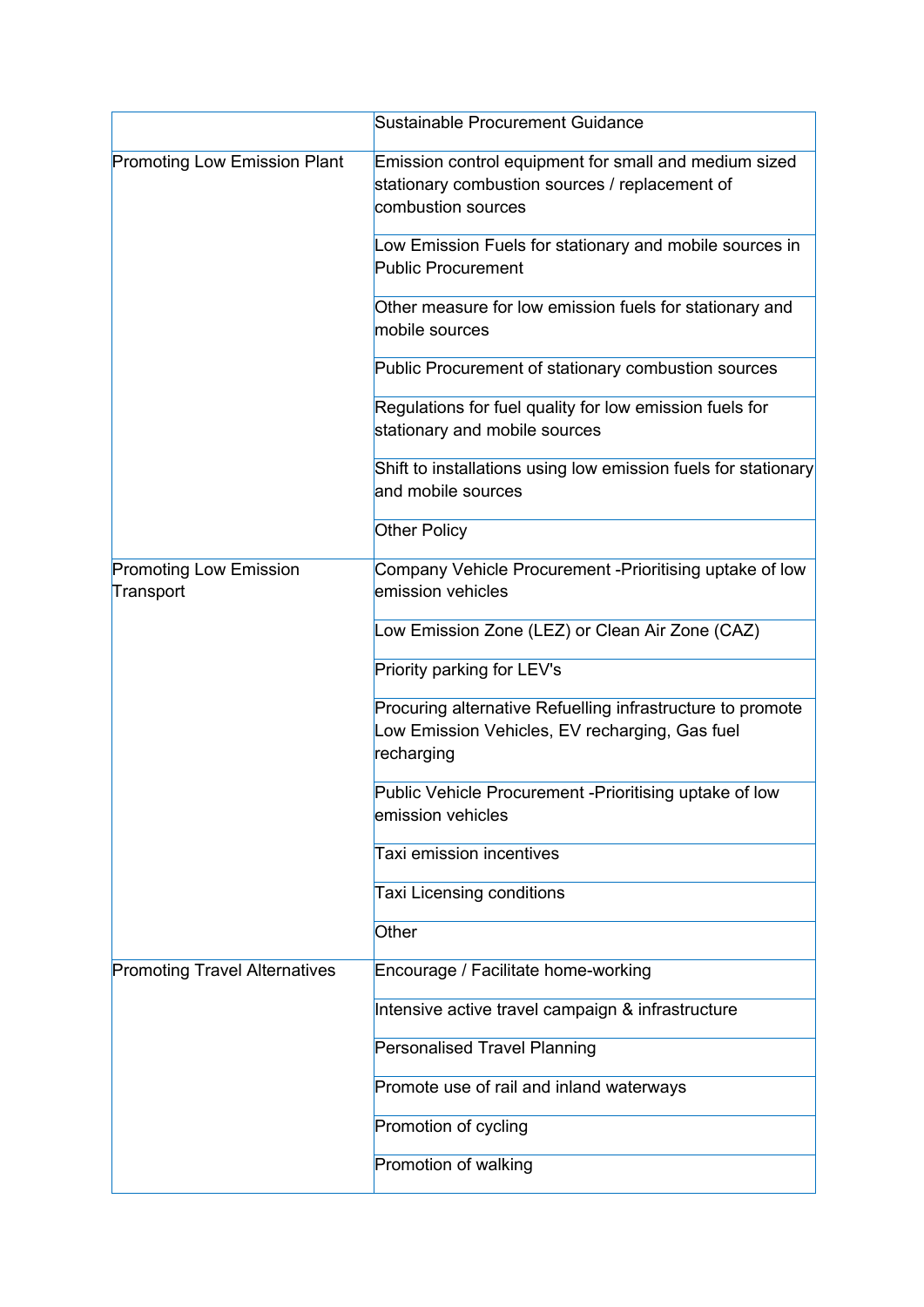|                                                 | <b>School Travel Plans</b>                                                                                                                                                    |
|-------------------------------------------------|-------------------------------------------------------------------------------------------------------------------------------------------------------------------------------|
|                                                 | <b>Workplace Travel Planning</b>                                                                                                                                              |
|                                                 | Other                                                                                                                                                                         |
| <b>Public Information</b>                       | Via leaflets                                                                                                                                                                  |
|                                                 | Via other mechanisms                                                                                                                                                          |
|                                                 | Via radio                                                                                                                                                                     |
|                                                 | Via television                                                                                                                                                                |
|                                                 | Via the Internet                                                                                                                                                              |
|                                                 | Other                                                                                                                                                                         |
| Traffic Management                              | Anti-idling enforcement                                                                                                                                                       |
|                                                 | Emission based parking or permit charges                                                                                                                                      |
|                                                 | Reduction of speed limits, 20mph zones                                                                                                                                        |
|                                                 | Road User Charging (RUC)/ Congestion charging                                                                                                                                 |
|                                                 | Strategic highway improvements, Re-prioritising road<br>space away from cars, inc Access management, Selective<br>vehicle priority, bus priority, high vehicle occupancy lane |
|                                                 | <b>Testing Vehicle Emissions</b>                                                                                                                                              |
|                                                 | UTC, Congestion management, traffic reduction                                                                                                                                 |
|                                                 | Workplace Parking Levy, Parking Enforcement on<br>highway                                                                                                                     |
|                                                 | Other                                                                                                                                                                         |
| <b>Transport Planning and</b><br>Infrastructure | Bus route improvements                                                                                                                                                        |
|                                                 | Cycle network                                                                                                                                                                 |
|                                                 | Public cycle hire scheme                                                                                                                                                      |
|                                                 | Public transport improvements-interchanges stations and<br>services                                                                                                           |
|                                                 | Other                                                                                                                                                                         |
| <b>Vehicle Fleet Efficiency</b>                 | Driver training and ECO driving aids                                                                                                                                          |
|                                                 | Fleet efficiency and recognition schemes                                                                                                                                      |